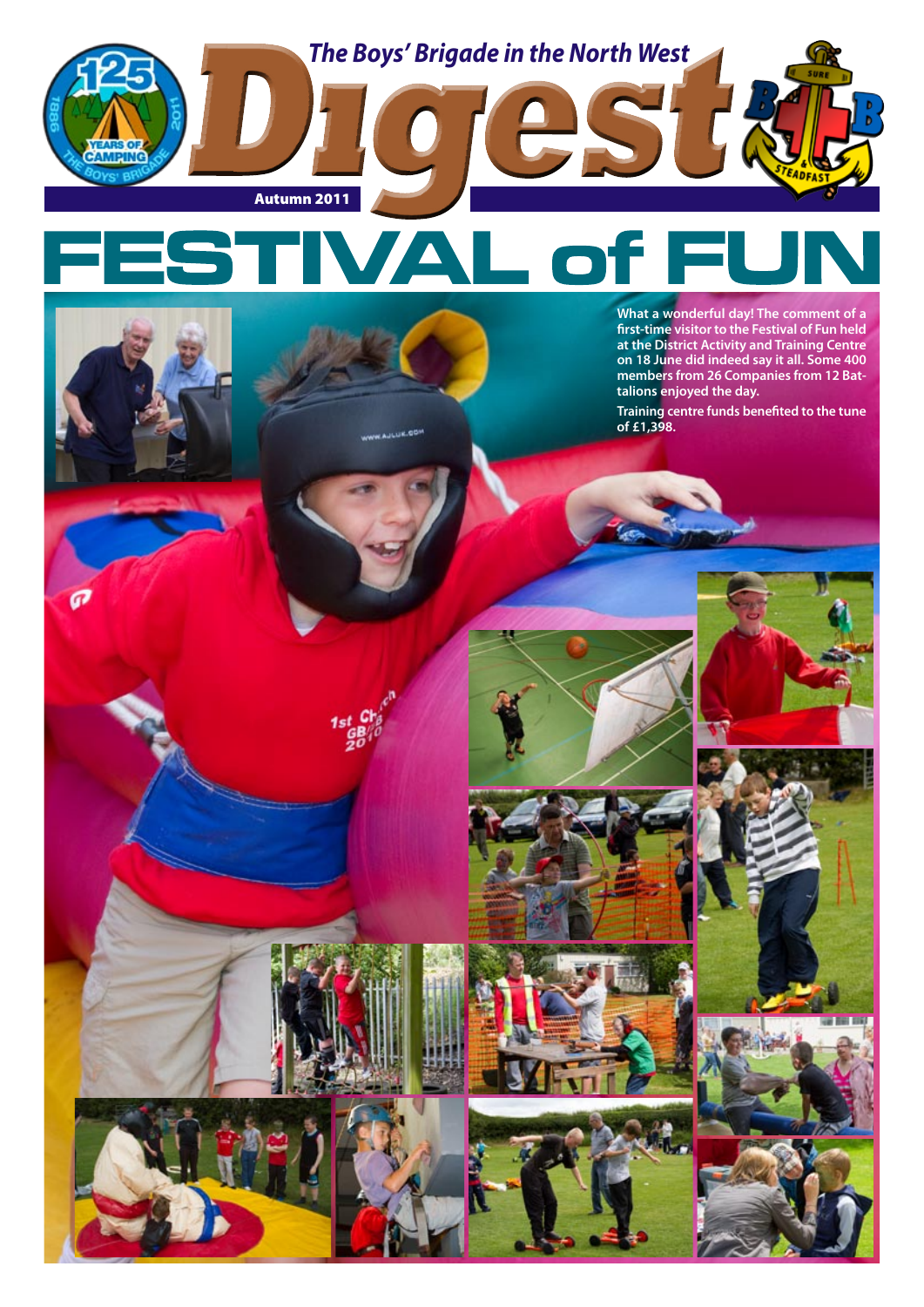# **A New Session**

#### **The start of September always has me wondering if Jesus ever said to his disciples "we need to have a meeting**". *Presbyterian Minister on Twitter*".

As we begin our 128th session it as ever brings a new beginning for our programme at National, District and Company level.

At National level we may look to consultants for a new PR strategy or the development of our financial reserves.

At District level we want to provide meaningful support for the work within our Companies.

At Company level we want to add that new ingredient to the program that will make it more attractive to retain members and to attract new ones.

In the end it all might involve a meeting, but before doing so we will do well to reflect - will we look to improve programs by our own strength and effort or will we take time to allow the power of God, through, His Holy Spirit to work in us.

The answer might just be a prayer meeting.

Prayerful for good wishes for all you seek to do in the new session.

*Alan McLoughlin District President*



**Michael Guy, Development Officer, and a team from Manchester Battalion manned a special BB stand at a large exhibition sponsored** by Greater Manchester Fire & Rescue Service and the Greater Manchester Police entitled "Emergency Services Day" held at the Trafford Centre on Wednesday 10 August it is estimated that one hundred people visited the stand throughout the day, including The High Sherriff of Greater Manchester (Mrs C Lee-Jones). This opportunity has been made possible by Manchester Battalions involvement with the newly formed "Youth United" grouping. Several enquiries regarding various aspects of our work were received and are being sent to the appropriate areas.



**Mrs Valerie Hall, Captain of the 1st Port Sunlight Company**  *(Christ Church URC)* has presented the cap opposite to the District archives. It was given to her by a local resident without any background information. Mr Rob Bolton, a leading BB historian, advises that such caps were

presented to boys representing Battalions in sporting events in the early 1900s until about 1930. Others are known to have been issued by Dublin Battalion, there may be more.

## James's Badge Hunt



**Eight year old James Coppard of Bramhall was very concerned that his terminally ill grandfather Professor Geoffrey Burton had lost his Queen's Badge and the Duke of Edinburgh Gold Award which he had received from the Duke of Edinburgh at Buckingham Palace in 1959.** Good detective work led him to Alan Mottram, Captain of the 59th Manchester *(Platt Lane Methodist)* result Jeffrey was reunited with his badges and certificate provided by the award office at a ceremony hosted by the 59th at the District Training Centre on Sunday, 22 May 2011.

### EELS WITHIN W



By tradition 2nd Widnes Company *(St Mary's Parish Church)* bought second hand mini buses after consultation with the local Councillor in seeking funds, they were encouraged to aim higher and make their new purchase available to others in the West Bank Community.

The Company raised some £3,500 through sponsored efforts including climbing Snowdon the balance of £18,175 came from the Local Forum, the Housing Trust, the Church and Community Fund & Awards for All.

### **Dr ROYDS FUN**

#### **The District Executive have been pleased to give grants from the fund to:**

**Thomas Cowan**, 10th Liverpool *(Christ Church Parish, Anfield)* Who took part in the World Challenge Expedition to Bolivia in July which was organised by St Margaret's Church of England High School.

**Christopher Moore,** 1st Burton-in-Kendall *(St James Parish)* Who was part of the crew of the Ocean Trust yacht which sailed out of Greenock around the coast of Scotland for a week 18-24 July. This was organised by BB Scotland.

**Andrew Ransom** 1st Ormskirk *(Emmanuel Meth/URC)* Andrew currently studying mathematics at Van Milford College, Durham travelled to the Himalayas with a party from Durham University on a project entitled a 'Future for Nepal'.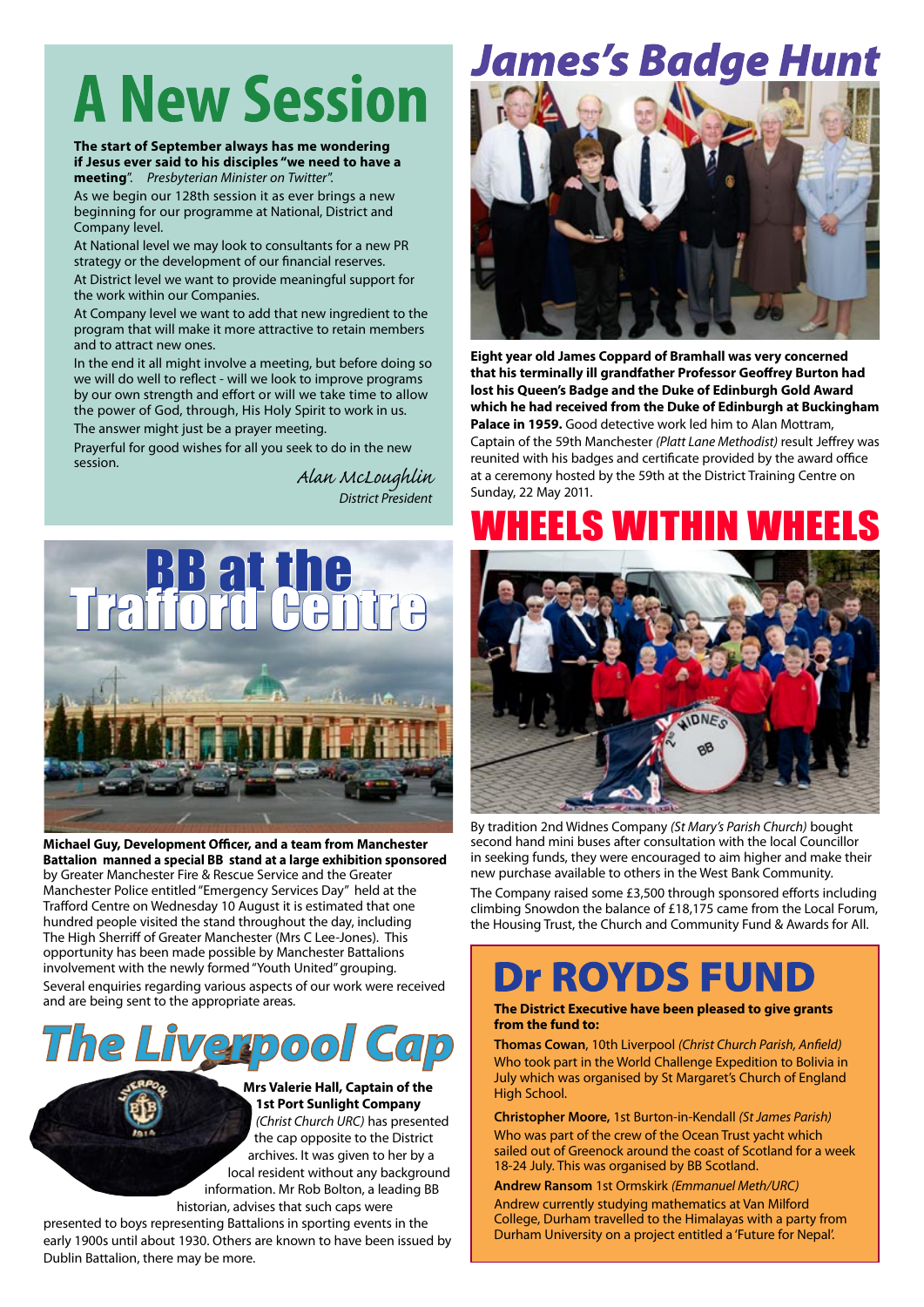# **COMPANIES on DISPLAY**

### 1st Burton in Kendal *(St James Parish Church)*.

The 30th Annual Presentation of Awards took place on Saturday, 14 May 2011 in Burton Morewood school. Tim Farron MP for Westmorland and Lonsdale was chief guest during which he presented Presidents badges to Christopher Moore and John Martin.

The 1st Burton in Kendal Company again appeared in the final of the National Table Tennis competition and were unlucky to lose in the final to an Edinburgh Company 5-4.



#### 1st Kendal *(Holy Trinity Parish Church)*

The Company display was held on 15 June. The Mayor of Kendal Councillor Jonathan Brooke presented the awards and the Battalion President Mr. M J Mason MBE made a special presentation of silver longer service badges (20 years) to his son Lieutenant Chris Mason.



Our photograph shows the main prize winners at their recent Company display. The company also entered a float in the Pressall and Knott End on Sea Gala and were awarded a prize in the "Trade Section".



#### 1st Rishton *(Methodist)*

The 23rd Annual Display took place on Wednesday 18 of May 2011.



#### 1st Bare *(Methodist)*

The company took part in the 2nd Bare Annual Festival on Saturday, June 11 providing a 'drum and kazoo' band comprising some 25 boys. The event entitled Barefest raised valuable funds for St John's hospice.



#### 1st Over Wyre *(Bethal URC, Preesall)* 1st Oswaldtwistle *(Rhyddings Methodist Church)*

The photograph below show some members of the Company section performing an item entitled "Drab drill" at their Company Display on 14 May 2011.